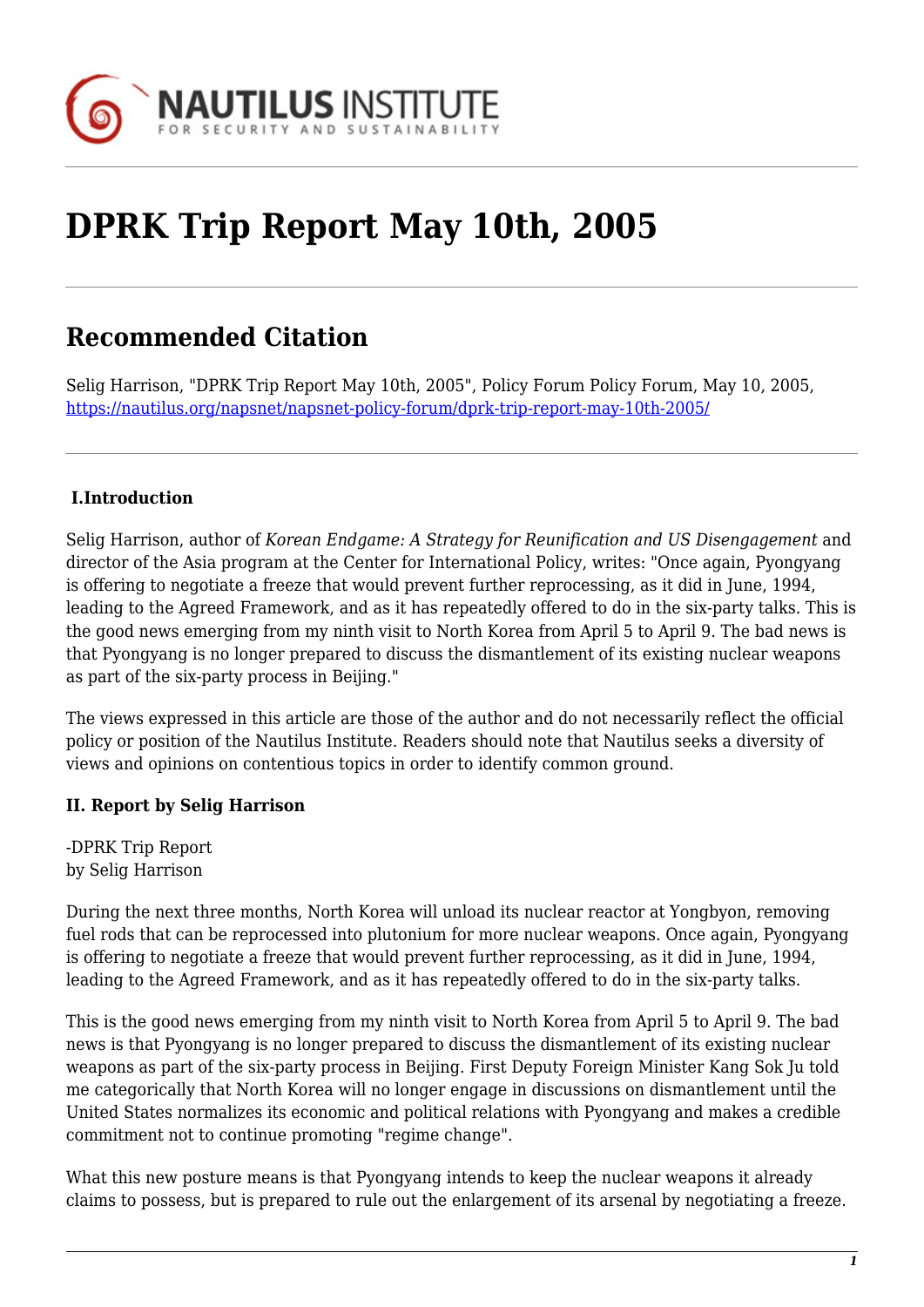My meetings in Pyongyang included Kim Yong Name Nam, President of the Supreme People's Assembly (one hour), Kang Sok Ju (two hours), Deputy Foreign Minister Kim Gye Gwan, who has represented Pyongyang until now in the Beijing talks (five hours) and General Ri Chan Bok, the North Korean representative at Panmunjom (two hours).

All of them emphasized that North Korea now considers itself to be on a par with the United States as a nuclear weapons state and that the denuclearization of the Korean peninsula must now embrace "the U.S. nuclear threat in the peninsula and its vicinity" as well as the dismantling of North Korea's nuclear weapons.

This position was spelled out at length in a March 31 Foreign Ministry pronouncement calling for the removal of the U.S. nuclear weapons allegedly stored in secret at Kunsan and other U.S.S bases in the South. However, it was clear that these are not serious immediate demands. North Korean inspections of U.S. bases in the South, I was told, would logically have to be accompanied by some form of inspection of North Korean nuclear facilities involving the United States, but such reciprocal inspection arrangements could only occur, as a practical matter, after the U.S. and North Korea have established normalized relations and have greater mutual trust.

What North Korea wants now is a start toward normalization with the U.S. in the form of direct bilateral talks with the U.S. A direct bilateral dialogue is regarded as an essential first gesture of a willingness to recognize and legitimize the North Korean regime. Six party talks could also be held, but Pyongyang's emphasis is on direct talks.

Kim Gye Gwan emphasized that North Korea is not seeking to impose preconditions for its participation in the six-party talks relating to the agenda, such as a U.S. willingness to discuss its March 31 demands. However, North Korea will not attend, he said, unless the United States "improves the atmosphere for the talks by making clear that it is not seeking regime change."

The formal North Korean position is that Condoleeza Rice should apologize for calling North Korea "an outpost of tyranny." But Kim Yong Nam said, "if they are not prepared to do that, there should be some other way to provide us with a justification to attend. It's up to them to find a way. The ball is in their court."

Similarly, Kang Sok Ju said that it was not enough for Rice to have said: "no one denies that North Korea is a sovereign state." I asked whether it would be satisfactory if she said that "the United States will respect the sovereignty and territorial integrity of the DPRK and is prepared for peaceful coexistence despite the differences in our social systems." "That's something we can accept," he said, but we want to hear it directly in open or secret discussions with the United States."

"We need a springboard to be at the six-party talks," Kang added, "some signal that the United States treats us with respect. We have to convince our Army and our people that we are acting in a way consistent with the dignity of a sovereign state that is respected as a strong military state. It's not a difficult thing to be at the six-party talks, but we can't do so if we are going there under pressure."

European diplomats in Pyongyang suggested that the May 9 Moscow ceremony commemorating the sixtieth anniversary of the end of World War II could provide the occasion for a conciliatory U.S. gesture toward Pyongyang. President Bush will be there, and so will a high-ranking North Korean, probably Kim Yong Nam Nam. Ideally, Bush would agree to a brief meeting, with Kim, but even a respectful handshake would help to break the present stalemate.

Although Kang Sok Ju and Li Gun, Director of the American Affairs Bureau in the Foreign Ministry,